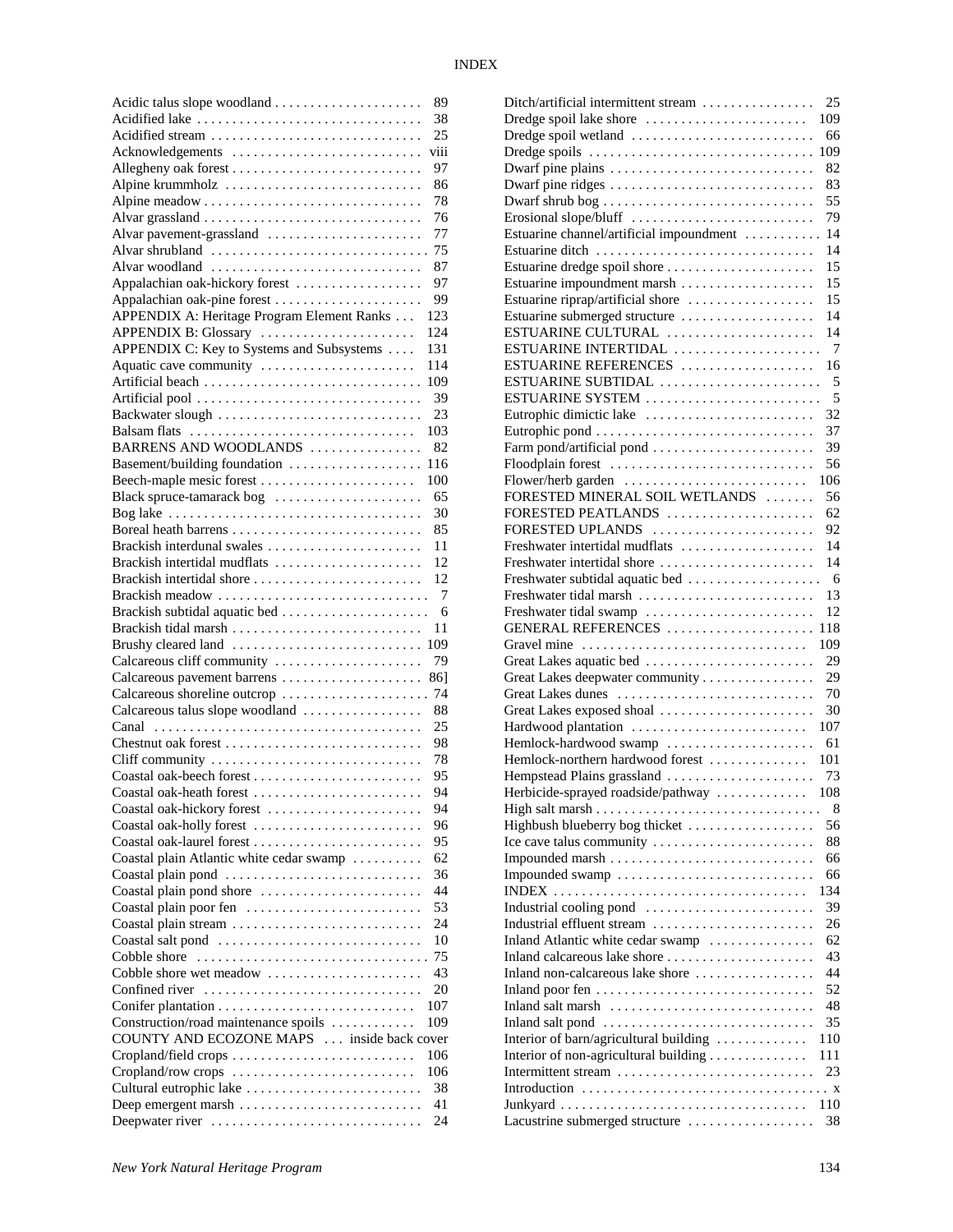| LACUSTRINE CULTURAL                                 | 38                       |
|-----------------------------------------------------|--------------------------|
| LACUSTRINE REFERENCES                               | 40                       |
| LACUSTRINE SYSTEM                                   | 28                       |
|                                                     | 110                      |
| Limestone woodland                                  | 87                       |
|                                                     | 9                        |
| Maple-basswood rich mesic forest                    | 100                      |
| Marine deepwater community                          | 1                        |
| Marine dredge spoil shore                           | 3                        |
| Marine eelgrass meadow                              | 1                        |
| Marine intertidal gravel/sand beach                 | $\overline{c}$           |
| Marine intertidal mudflats                          | $\overline{2}$           |
| Marine riprap/artificial shore                      | 3                        |
| Marine rocky intertidal                             | $\overline{c}$           |
| Marine submerged artificial structure/reef          | $\overline{3}$           |
| MARINE CULTURAL                                     | 3                        |
| MARINE INTERTIDAL                                   | $\overline{c}$           |
| MARINE REFERENCES                                   | $\overline{\mathcal{A}}$ |
| MARINE SUBTIDAL                                     | 1                        |
| MARINE SYSTEM                                       | 1                        |
|                                                     | 71                       |
|                                                     | 93                       |
|                                                     | 71                       |
| Maritime freshwater interdunal swales               | 46                       |
| Maritime grassland                                  | 73                       |
|                                                     |                          |
| Maritime heathland                                  | 72                       |
|                                                     | 93                       |
| Maritime pitch pine dune woodland                   | 83                       |
| Maritime post oak forest                            | 92                       |
| Maritime red cedar forest                           | 93                       |
| Maritime shrubland                                  | 72                       |
|                                                     | 49                       |
|                                                     | 35                       |
| Marl pond shore                                     | 48                       |
| Marsh headwater stream                              | 19                       |
| Medium fen                                          | 52                       |
| Meromictic lake                                     | 34                       |
| Mesotrophic dimictic lake                           | 32                       |
| Mine/artificial cave community                      | 115                      |
| Mine spoil wetland                                  | 66                       |
|                                                     | 110                      |
| Mountain fir forest                                 | 104                      |
| Mountain spruce-fir forest                          | 103                      |
|                                                     | 108                      |
| Mowed lawn with trees                               | 108                      |
| Mowed roadside/pathway                              | 108                      |
| NATURAL CAVES                                       | 114                      |
| NATURAL LAKES AND PONDS                             | 28                       |
| NATURAL STREAMS                                     | 18                       |
| Northern white cedar rocky summit                   | 91                       |
| Northern white cedar swamp                          | 64                       |
| Oak openings                                        | 86                       |
|                                                     | 98                       |
| Oak-tulip tree forest<br>Oligotrophic dimictic lake | 31                       |
| Oligotrophic pond                                   | 36                       |
|                                                     |                          |
| OPEN MINERAL SOIL WETLANDS                          | 41                       |
| OPEN PEATLANDS                                      | 48                       |
| OPEN UPLANDS                                        | 70                       |
|                                                     | 106                      |
| Oxbow lake                                          | 36                       |
| PALUSTRINE CULTURAL                                 | 66                       |
| PALUSTRINE REFERENCES                               | 67                       |
| PALUSTRINE SYSTEM                                   | 41                       |

|                                                                        | 106          |
|------------------------------------------------------------------------|--------------|
| Patterned peatland                                                     | 55           |
| Paved road/path                                                        | 108          |
| Perched bog                                                            | 54           |
| Perched swamp white oak swamp                                          | 60           |
| Pine barrens shrub swamp                                               | 47           |
| Pine barrens vernal pond                                               | 46           |
| Pine plantation                                                        | 107          |
| Pine-northern hardwood forest                                          | 102          |
| Pitch pine-blueberry peat swamp                                        | 63           |
| Pitch pine-heath barrens                                               | 85           |
|                                                                        | 96           |
| Pitch pine-oak-heath rocky summit                                      | 90           |
| Pitch pine-oak-heath woodland                                          | 84           |
| Pitch pine-scrub oak barrens                                           | 83           |
| Post oak-blackjack oak barrens                                         | 84           |
|                                                                        | $\mathbf{V}$ |
|                                                                        | 39           |
|                                                                        | 108          |
| Red cedar rocky summit                                                 | 91           |
|                                                                        |              |
|                                                                        | 58           |
| Red maple-hardwood swamp                                               | 57           |
| Red maple-sweetgum swamp                                               | 58           |
| Red maple-tamarack peat swamp                                          | 63           |
|                                                                        | 90           |
| Reedgrass/purple loosestrife marsh                                     | 66           |
| Reservoir/artificial impoundment                                       | 39           |
| Reverted drained muckland                                              | 66           |
|                                                                        | 50           |
| Rich hemlock-hardwood peat swamp                                       | 64           |
| Rich mesophytic forest                                                 | 99           |
| Rich shrub fen                                                         | 51           |
| Rich sloping fen                                                       | 49           |
| Riprap/artificial lake shore                                           | 109          |
| Riprap/erosion control roadside                                        | 108          |
| Riverine submerged structure                                           | 25           |
| RIVERINE CULTURAL                                                      | 25           |
| RIVERINE REFERENCES                                                    | 27           |
| RIVERINE SYSTEM                                                        | 18           |
|                                                                        | 73           |
| Riverside sand/gravel bar                                              | 74           |
| Roadcut cliff/slope $\ldots \ldots \ldots \ldots \ldots \ldots \ldots$ | 108          |
|                                                                        | 109          |
|                                                                        | 18           |
|                                                                        | 80           |
| Rural structure exterior                                               | 110          |
|                                                                        |              |
|                                                                        | 8            |
| Sand beach                                                             | 70           |
|                                                                        |              |
|                                                                        | 109          |
| Sandstone pavement barrens                                             | 86           |
|                                                                        | 54           |
| Sedge meadow                                                           | 48           |
| Serpentine barrens                                                     | 82           |
|                                                                        | 39           |
|                                                                        | 115          |
| Shale cliff and talus community                                        | 79           |
| Shale talus slope woodland                                             | 89           |
| Shallow emergent marsh                                                 | 42           |
| Shoreline outcrop                                                      | 74           |
|                                                                        | 43           |
| Silver maple-ash swamp                                                 | 59           |
| Sinkhole wetland                                                       | 45           |
|                                                                        |              |